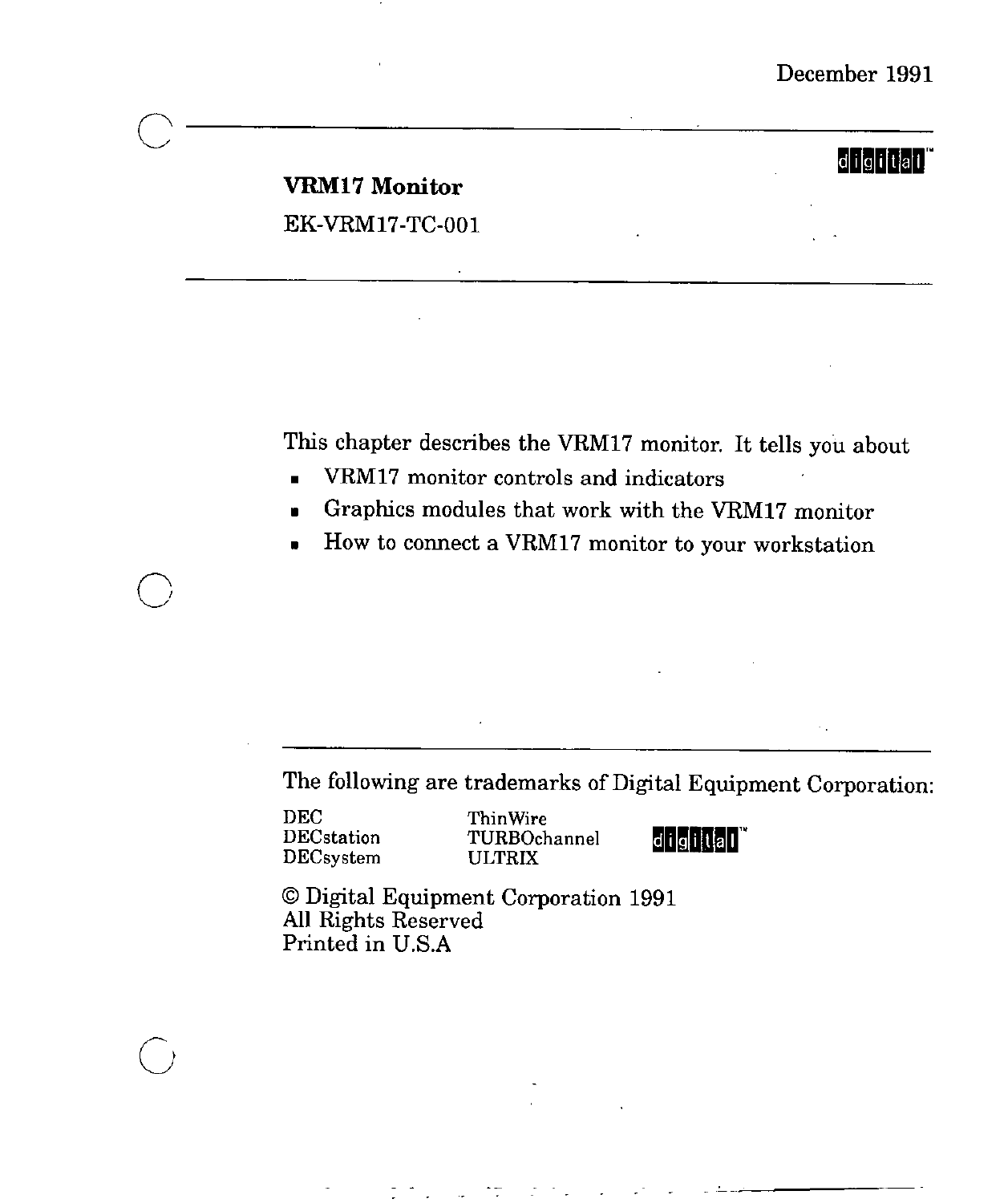# **VRM 17 Monitor Hardware**

The VRM17 monitor is a 17-inch, 72-Hz monochrome monitor. The monitor display can be 1280 by 1024 pixels or 1024 by 768 **pixels.** 

 $\bigcirc$ 

 $\bigcirc$ 

 $\bigcirc$ 

Several controls and connectors on the VRM17 monitor let you adjust the monitor and connect it to your workstation.

Table 1 lists the purpose of each control and connector.

| ltem                      | <b>Function</b>                                        |  |
|---------------------------|--------------------------------------------------------|--|
| Power indicator light     | Glows green when the monitor is receiving<br>power     |  |
| Contrast control          | Adjusts the contrast in the monitor display            |  |
| Brightness control        | Adjusts the brightness of the monitor<br>display       |  |
| High scan/low scan switch | Selects high scan or low scan:                         |  |
|                           | High scan displays graphics in<br>1280 by 1024 pixels. |  |
|                           | Low scan displays graphics in<br>1024 by 768 pixels.   |  |
| Video cable connector     | Connects the video cable to the monitor                |  |
| Power connector           | Connects the power cord to the monitor                 |  |
| On/off switch             | Turns the monitor on and off                           |  |

**Table l. Controls and Connectors on the VRM17 Monitor**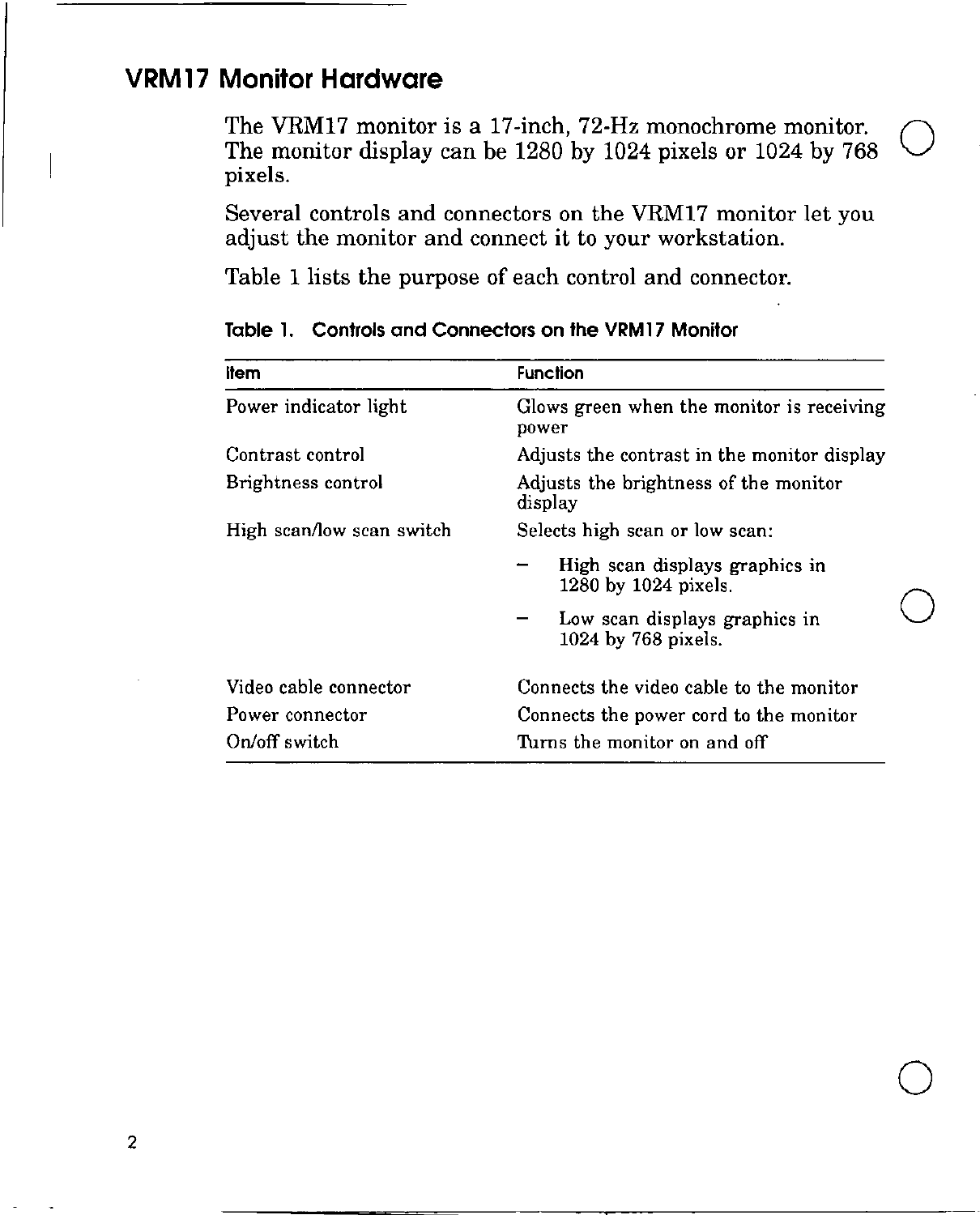

**Figure** 1. VRM 17 monitor controls and indicators

 $\mathcal{L}^{\pm}$  $\overline{\phantom{a}}$ 

 $\mathcal{L}^{\text{max}}$  , where  $\mathcal{L}^{\text{max}}$ 

 $\mathcal{L}$ 

 $\bigcap$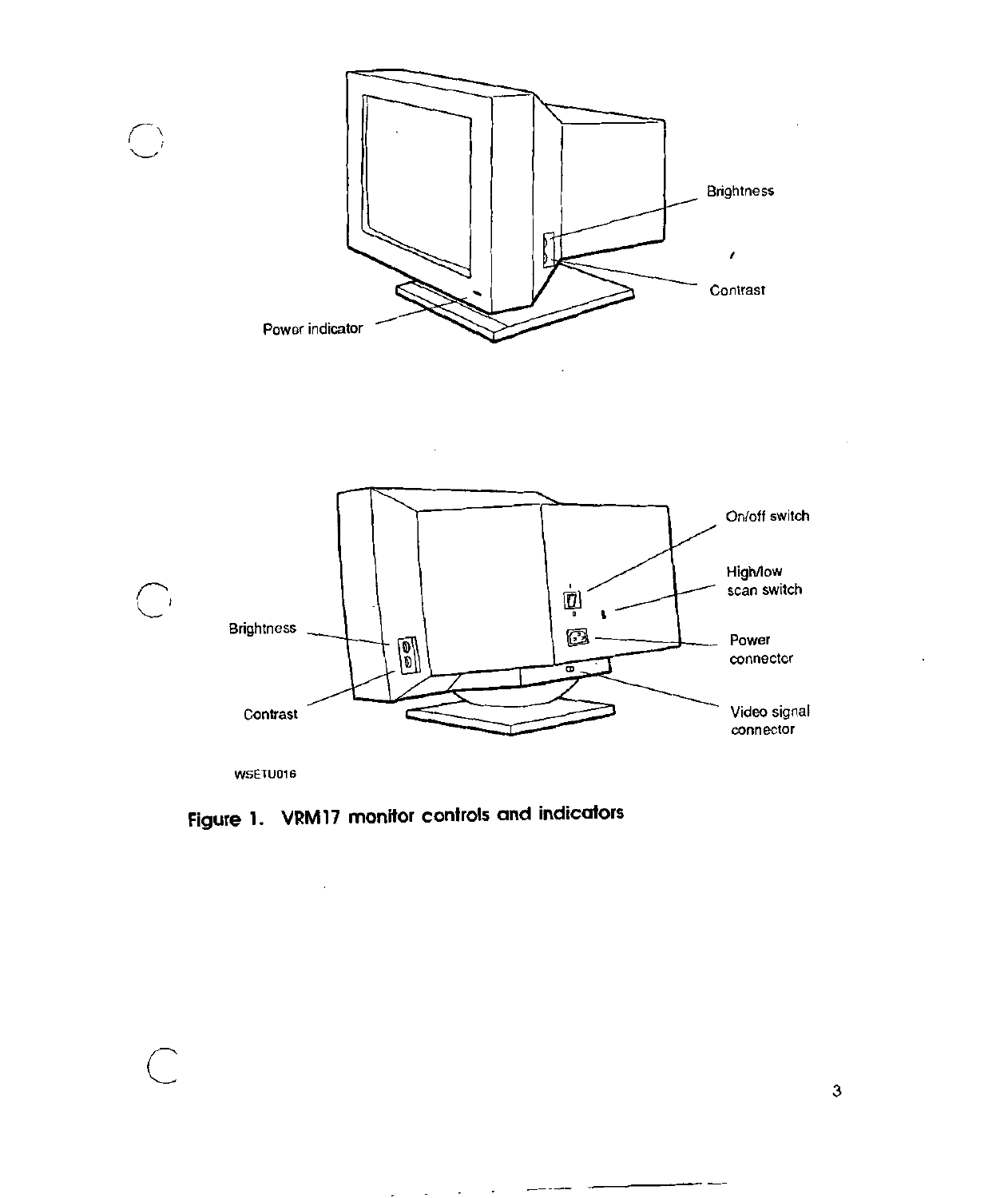# **Connecting the VRM 17 Monitor to a Graphics Module**

When set for high-scan, the VRM17 monitor can display graphics generated by these TURBOchannel graphics modules:

- Monochrome frame buffer graphics module
- True color frame buffer graphics module
- Smart frame buffer graphics module types PMAGB-BA, PMAGB-BC, and PMAGB-BE
- Low 3d plus graphics module type PMAGB-DA
- Mid 3D plus graphics module type PMAGB-EA
- High 3D plus graphics module type PMAGB-FA

When set for low-scan, the VRM17 monitor can display graphics generated by the smart frame buffer graphics module type PMAGB-BE and the base system graphics module of the Personal DECstation 5000.

#### **To Connect the VRM17 Monitor to a Color Graphics Module,**

- 1. Find the gray-scale monitor cable that came with your shipment.  $\bigcirc$
- **2.** Turn off the monitor.
- **3.** Hold the 3-pin connector of the cable so the widest part of the connector is on top.
- **4.** Firmly push the 3-pin connector into the graphics module connector.
- **5.** Tighten the screws on the 3-pin connector to lock the connector in place.
- **6.** Align the slots on the collar of the signal cable connector with the pins on the monitor connector.
- 7. Push the signal cable connector onto the monitor connector. Then twist the cable connector to the right to lock it.

 $\bigcirc$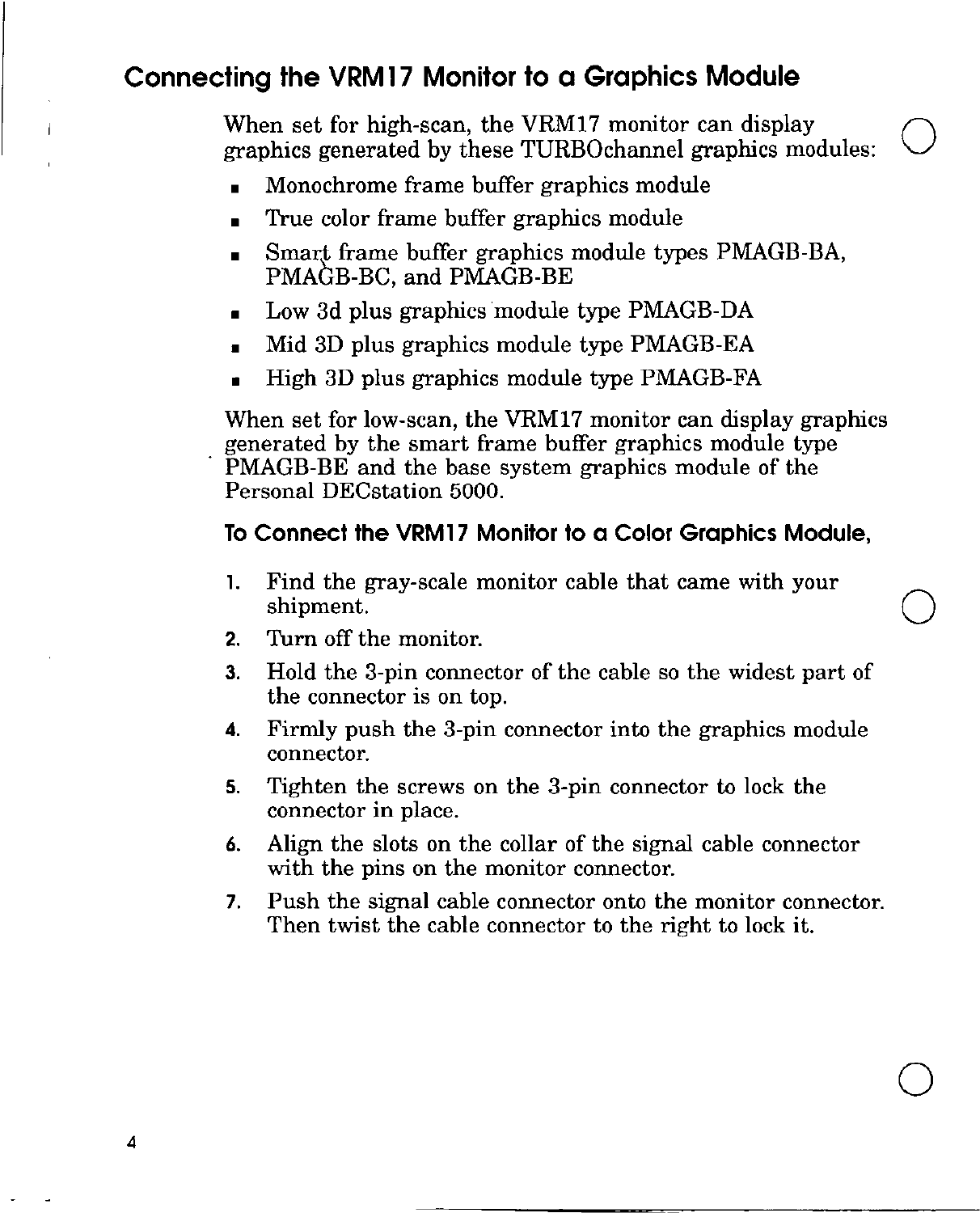

**WSETU03A** 



**To Disconnect a VRM17 Monitor from a Color Graphics**  *n* **Module** 

 $\bigcirc$ 

 $\setminus$ 

- **1.** Turn off the monitor. Then turn off the system unit.
- **2.** Twist the red signal cable connector all the way to the left. Then pull the connector away from the monitor.
- **3.** Repeat step 2 for the green and blue signal cable connectors.
- **4.** Loosen the two screws that hold the 3-pin connector to the graphics module.
- 5. Pull the 3-pin connector away from the graphics module.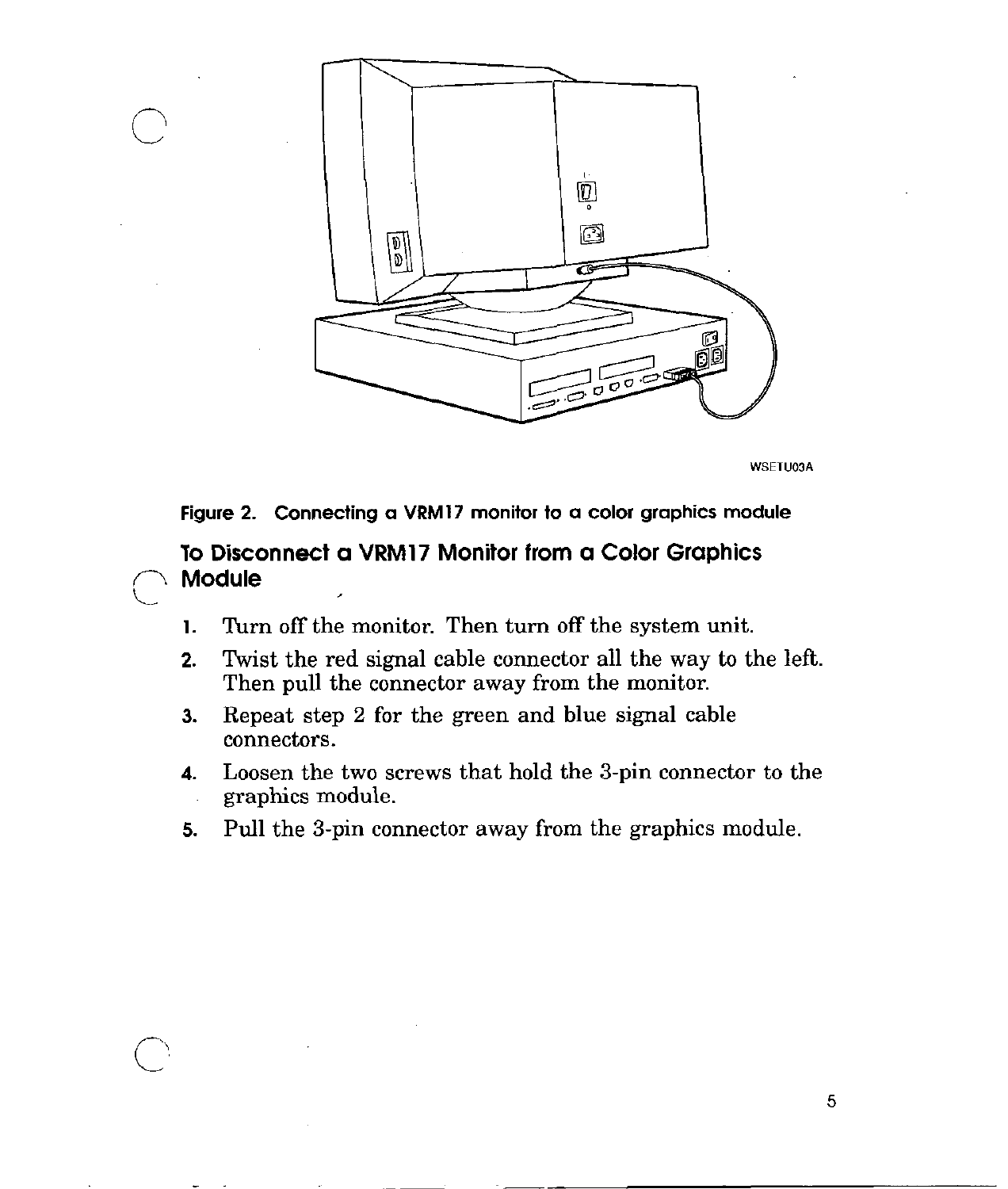### **To Connect a VRM17 Monitor to a Monochrome Frame Buffer Module**

 $\bigcirc$ 

·O

 $\bigcirc$ 

- l. Locate the video cable that came with your shipment.
- **2.** Turn off the monitor.
- **3.** Press the threaded video cable connector onto the monochrome frame buffer module connector and twist it to the right to tighten it.
- **4.** Align the slots on the collar of the slotted connector with the pins on the monitor connector.
- **5.** Push the slotted connector onto the monitor connector. Then twist the connector to the right to lock it.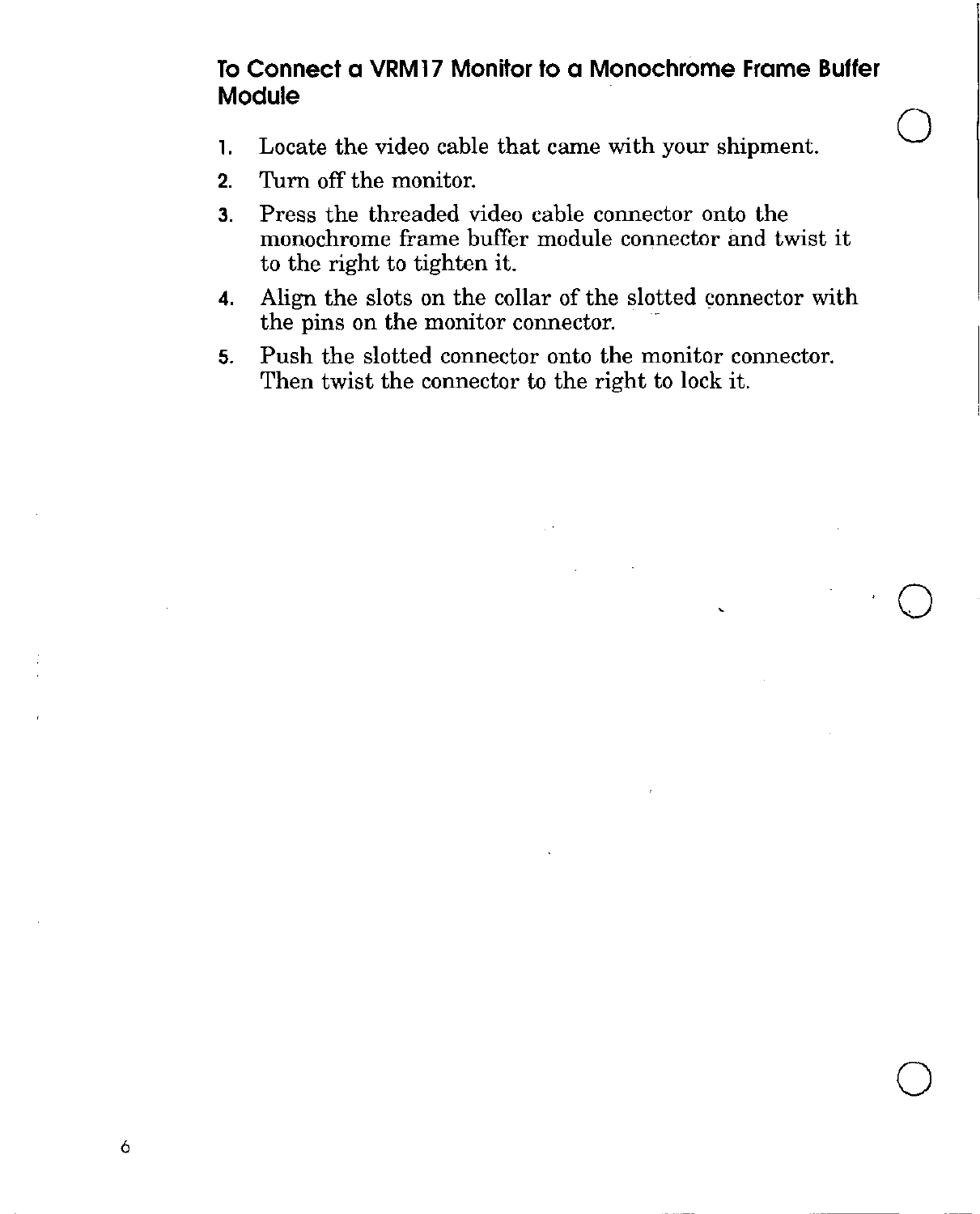

Figure 3. Connecting a VRM17 monitor to a monochrome frame buffer module

 $\cdot$ 

 $\overline{\mathbb{C}}$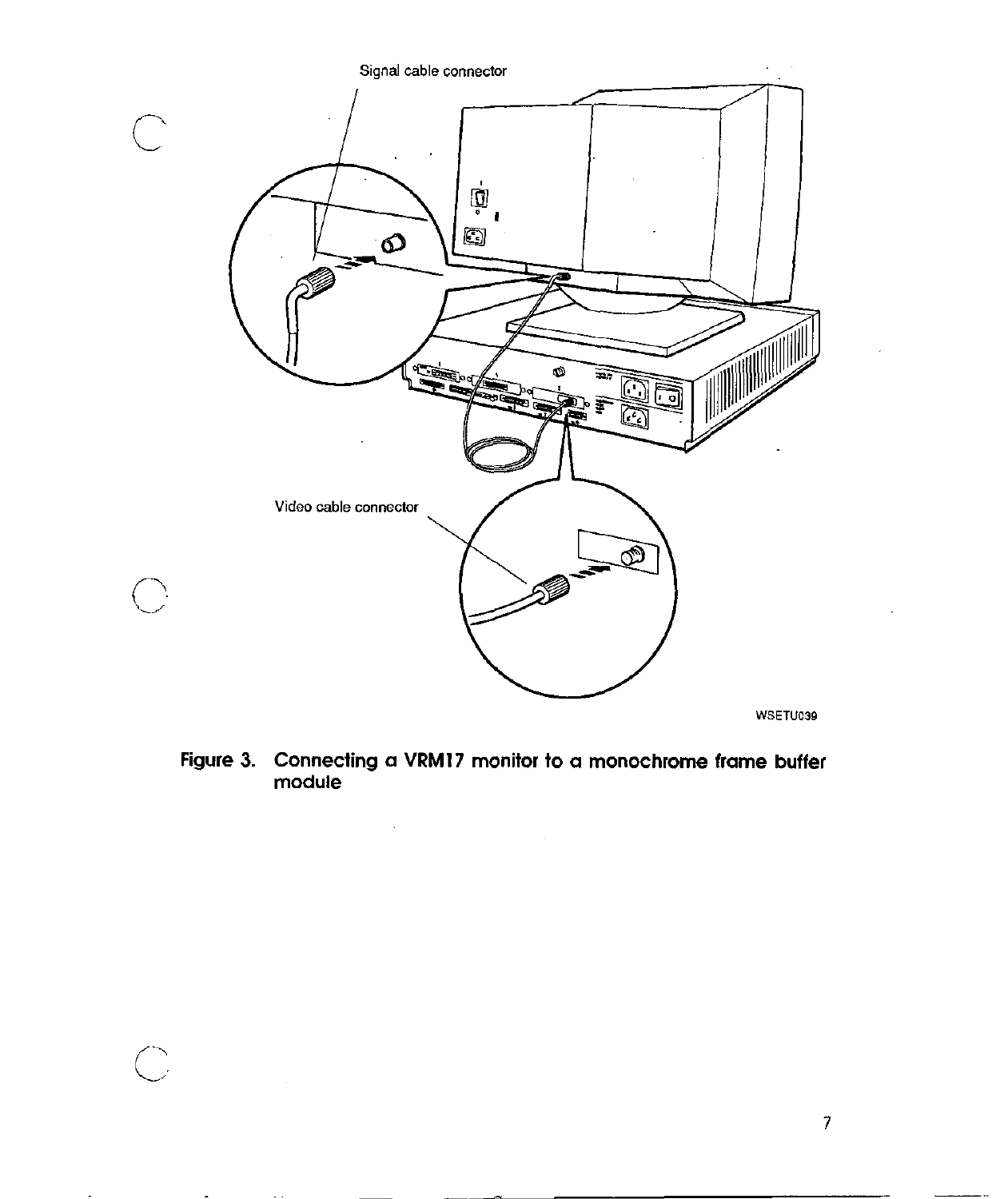## **To Disconnect a VRM17 Monitor from a Monochrome Monitor**

 $\bigcirc$ 

 $\bigcirc$ 

 $\bigcirc$ 

- 1. Turn off the monitor. Then turn off the system unit.
- **2.** Twist the signal cable connector all the way to the left. Then pull the connector away from the monitor.
- **3.** Twist the video cable connector on the monitor all the way to the left. Then pull the video cable connector away from the graphics module.

## **For Further Information**

For information about the graphics module that connects to the monitor, see the chapter in this guide that describes that module.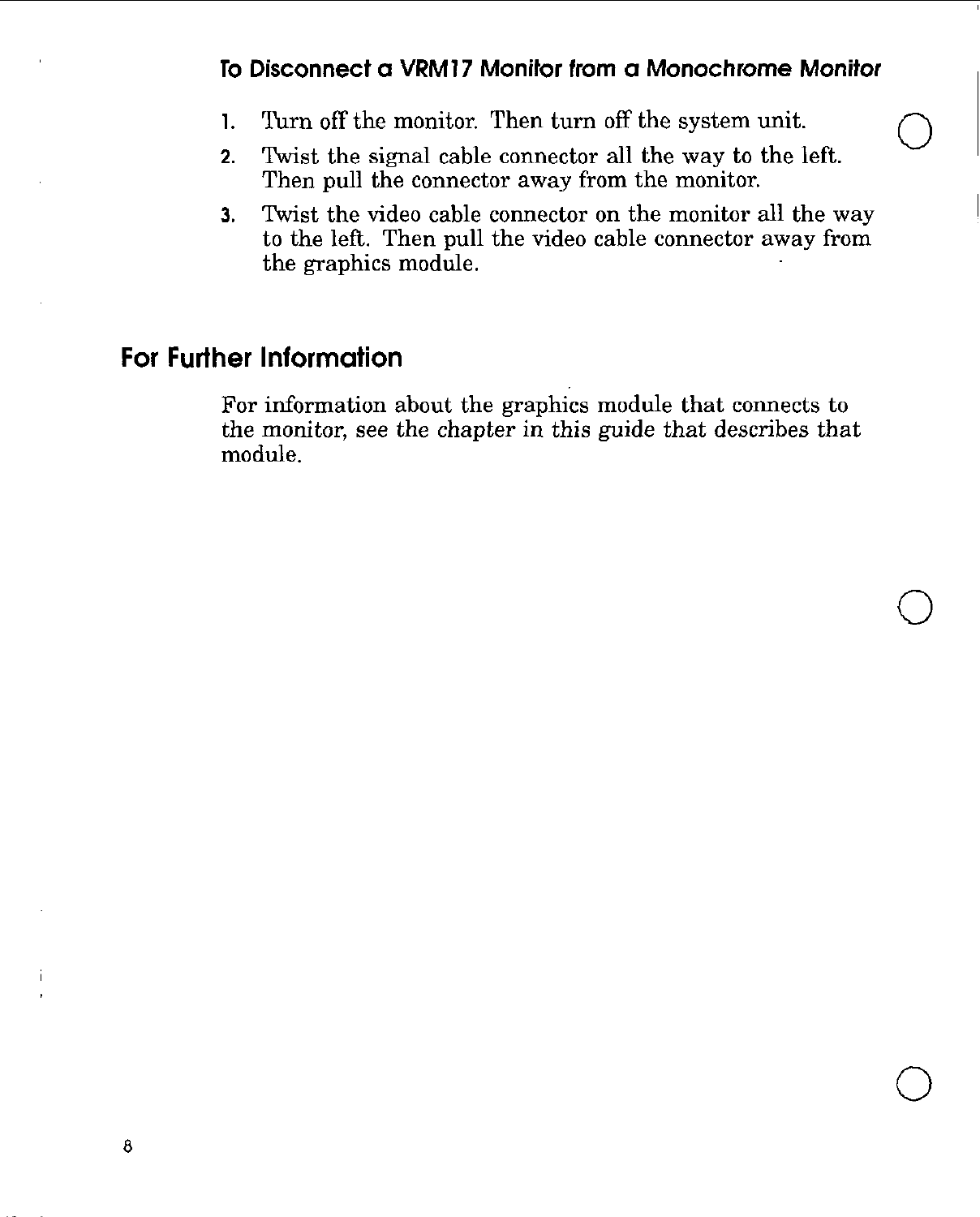$\hat{\mathcal{I}}$ 

# **VRM 17 Monitor Specifications**

| Weight                                         | $81.57 \text{ kg} (37 \text{ lb})$                                                                                                                          |
|------------------------------------------------|-------------------------------------------------------------------------------------------------------------------------------------------------------------|
| Height                                         | $41.91 \text{ cm } (16.50 \text{ in})$                                                                                                                      |
| Width                                          | $40.64$ cm $(16.0 \text{ in})$                                                                                                                              |
| Depth                                          | $37.47$ cm $(14.75)$ in                                                                                                                                     |
| External controls, switches, and<br>indicators | <b>Brightness</b><br>Contrast<br>Power switch<br>Power indicator<br>High scan/low scan switch                                                               |
| Cathode-ray tube (CRT)                         | 483 mm $(431.8 \text{mm} (17 \text{ in}))$ diagonal<br>Monochrome<br>high efficiency type phosphor                                                          |
| Tilt range                                     | $24^{\circ}$                                                                                                                                                |
| Swivel range                                   | $86^{\circ}$                                                                                                                                                |
| Display characteristics                        | 1280 pixels by $1024$ lines (high scan) or $1024$<br>pixels by 768 lines (low scan)<br>Picture size 295 by 236 mm (high scan) or 300<br>by 225mm (low scan) |
| Video input                                    |                                                                                                                                                             |

#### **Table A-l. VRM17 Monitor Description**

 $\bigcirc$ 

 $\bigcirc$ 

- Termination

75 ohms ±2% BNC

**(continued on next page)** 

VRM 17 Monitor Speclficattons **A-I**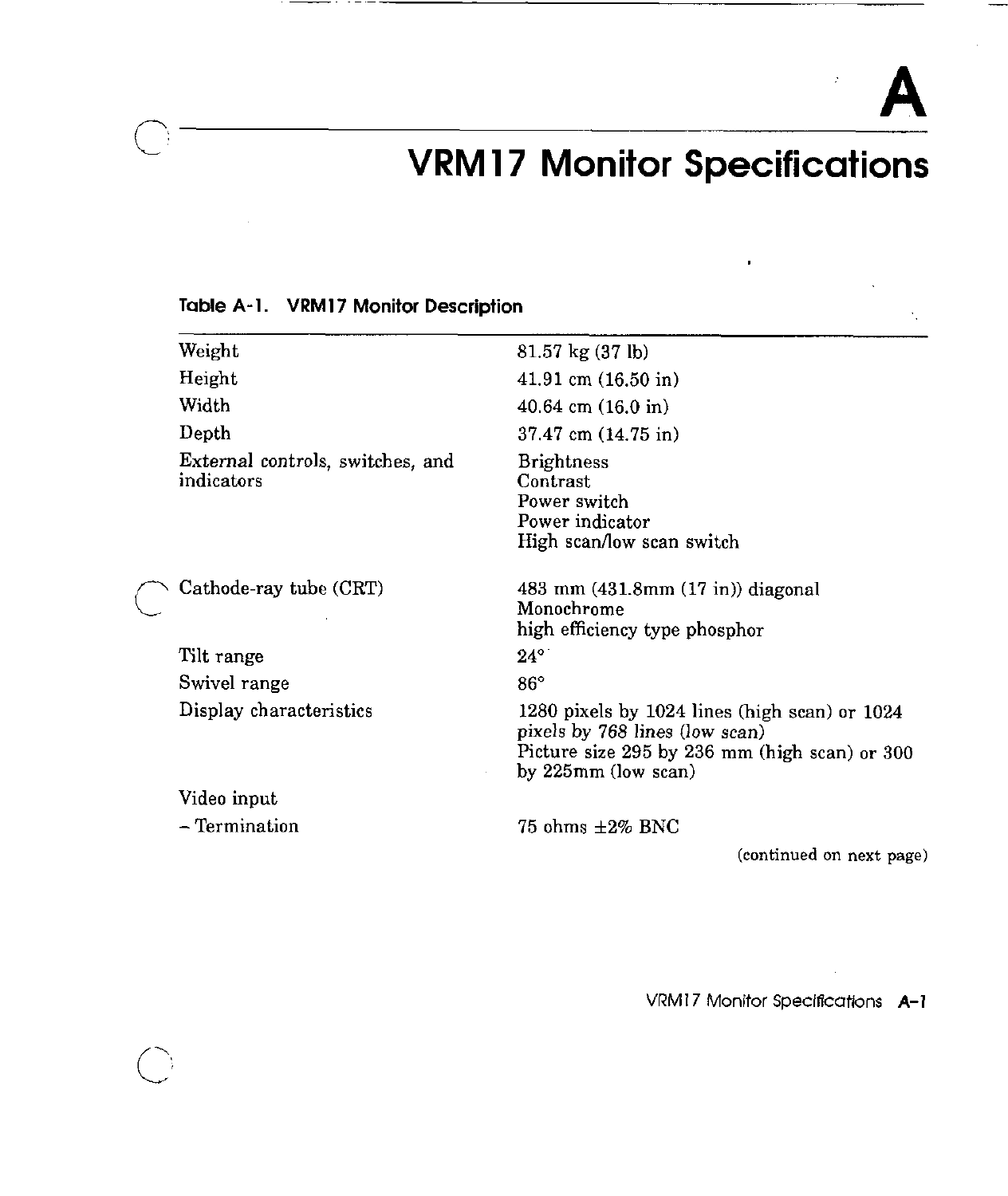## **Table A-1 (Cont.). VRMl 7 Monitor Description**

 $\sim$  -  $\sim$ 

| - Amplitude            | 1.0 Vpp composite video                                       |  |
|------------------------|---------------------------------------------------------------|--|
| Refresh rate           | 72 Hz<br>Factory or field service configurable                |  |
| Horizontal rate timing |                                                               |  |
| - Active video time    | $13.2767$ ms (high scan) and $13.3835$ ms (low scan)          |  |
| - Back porch           | 1.7124 $\mu$ s (high scan) and 13.4463 $\mu$ s (low scan)     |  |
| - Blanking interval    | 3.1802 $\mu$ s (high scan) and 3.6574 $\mu$ s (low scan)      |  |
| - Frequency            | 77.1273 kHz (high scan) and 57.384 kHz (low<br>scan)          |  |
| - Front porch          | $0.2446$ ns(high scan) and $0.2151$ ns (low scan)             |  |
| - Horizontal period    | 12.9579 $\mu$ s (high scan) and 17.4265 $\mu$ s (low<br>scan) |  |
| - Pixels displayed     |                                                               |  |
| $-$ Sync pulse         | 1.2232 $\mu$ s (high sean) and 1.7211 $\mu$ s (low sean)      |  |
| Vertical rate timing   |                                                               |  |
| - Back porch           | $0.427864$ ms (high scan) and $0.3834$ ms (low<br>scan)       |  |
| - Blanking interval    | $0.505658$ ms (high scan) and $0.5054$ ms (low<br>scan)       |  |
| - Front porch          | $0.038897$ ms (high scan) and $0.0174$ ms (low<br>scan)       |  |
| - Lines displayed      | 13.2767 (high scan) and 13.3835 (low scan)                    |  |
| $-$ Sync pulse         | $0.038897$ ms (high scan) and $0.1046$ (low scan)             |  |
| Power                  |                                                               |  |
| - Power supply type    |                                                               |  |
| - ac input             | 88 to 132 V or 180 to 264 V                                   |  |
| - Frequency            | 47 to 63 Hz                                                   |  |
| - Power consumption    | 75W                                                           |  |
| Fuse                   | 1.4A at 120VV<br>1.0A at 240V                                 |  |

 $\bigcirc$